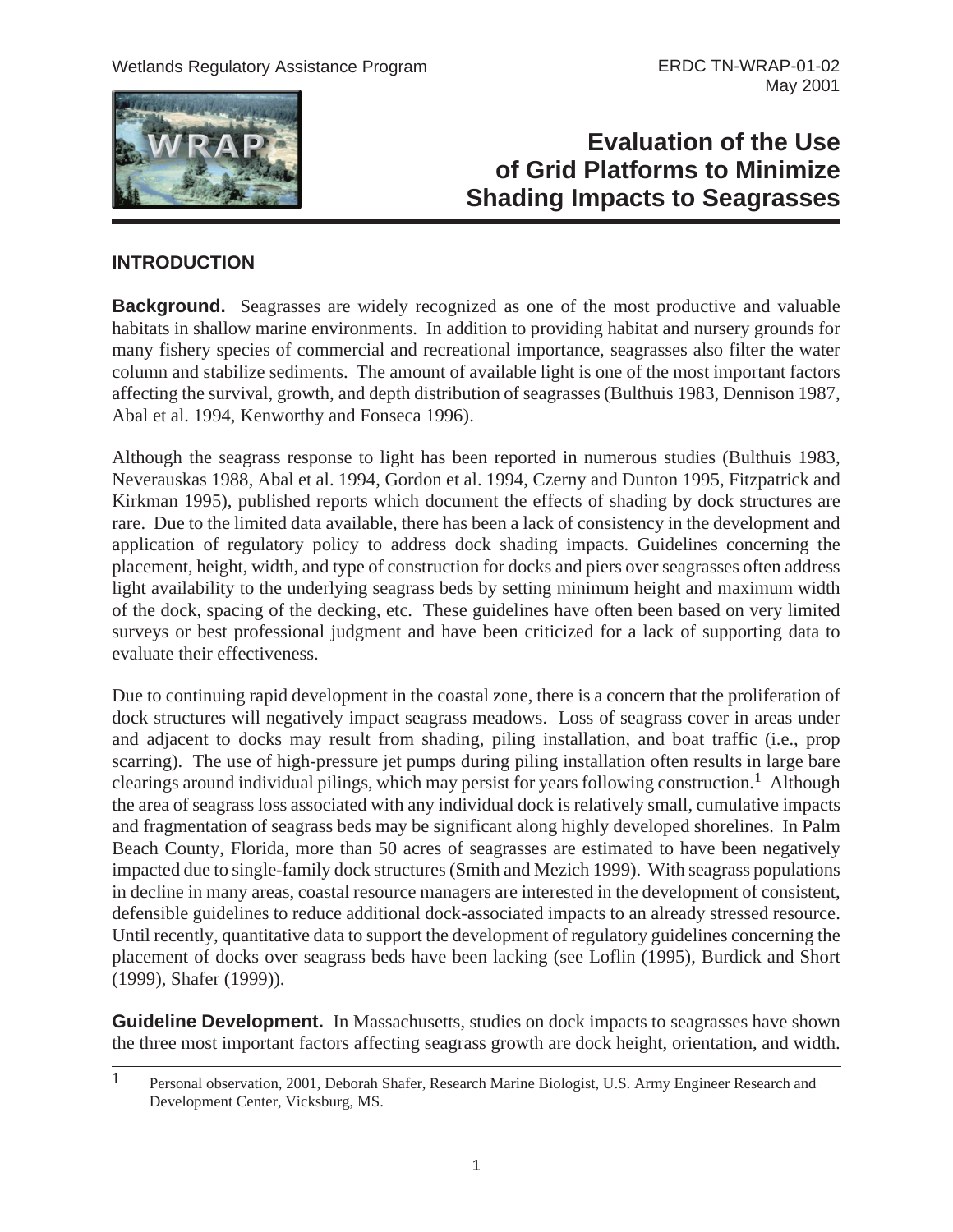However, due to differences in tidal range, latitude, water quality, and the light requirements of different seagrass species, specific dock guidelines developed in one region may not be appropriate elsewhere.

In July 1998, through the Wetlands Regulatory Assistance Program (WRAP), the Regulatory Office of the U.S. Army Engineer District, Jacksonville, invited representatives of the Engineer Research and Development Center, National Marine Fisheries Service, U.S. Fish and Wildlife Service, Florida Department of Environmental Protection, and the private sector marine construction industry to attend a workshop to develop guidelines for the design and construction of docks in seagrasses. These guidelines were intended to minimize the loss of seagrass associated with docks in seagrass beds. Appendix A summarizes recommendations for construction and design of docks over seagrasses.

**Study Objectives.** Since light is one of the most important factors affecting seagrass survival and growth, the use of alternative construction techniques to increase the amount of light received by the seagrasses below has been suggested as a viable mechanism to reduce loss of seagrass due to dock shading impacts.

A preliminary investigation of alternative decking materials compared acrylic, acrylic with matting, lexan, aluminum grating and fiberglass grating. On the basis of this study, the Dade County (Florida) Department of Environmental Resources Management (DERM) concluded that only the fiberglass grating material showed promise (Molnar, Markley, and Mayo 1989). DERM recommended that additional studies involving dock construction with fiberglass grating be conducted (Molnar, Markley, and Mayo 1989).

The current version of the guidelines for construction of docks and piers requires that terminal platforms that exceed 120 ft<sup>2</sup> be constructed of fiberglass grating if they are built over seagrasses (Appendix A). The present study was designed to evaluate the effectiveness of the fiberglass grating through the construction and monitoring of two experimental platforms over seagrass beds in St. Andrew Bay, FL.

The major objectives of this study are:

- Compare the light environment under the experimental platform to nearby unshaded control sites.
- Measure changes in seagrass density and percent cover under the experimental platform over time (pre- and post-construction monitoring).
- Evaluate a construction technique designed to reduce seagrass loss associated with piling installation.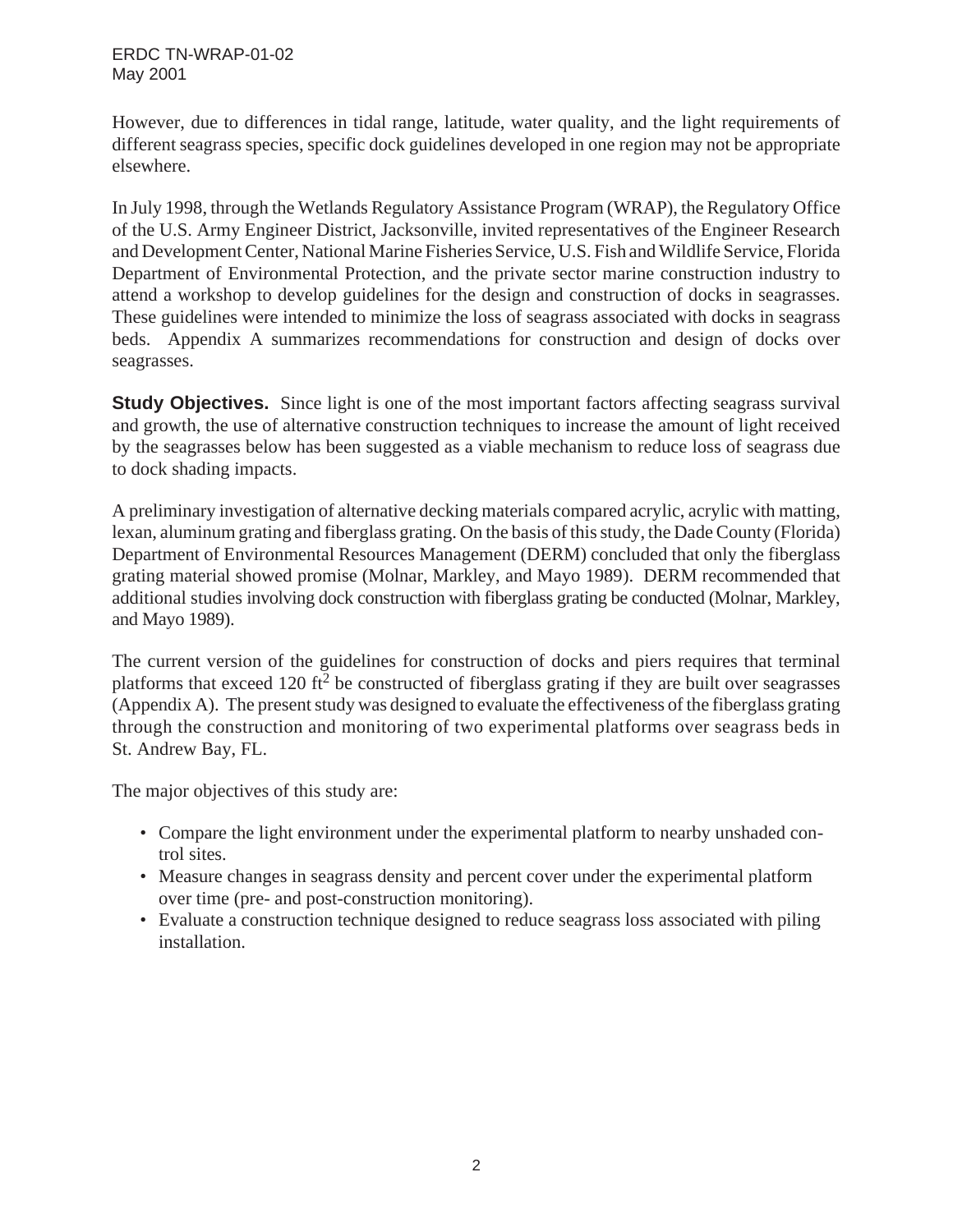#### **METHODS**

**Platform Construction.** Two experimental platforms were constructed in April 1999 within the St. Andrew State Park in Panama City Beach, FL (Figure 1). Appropriate permits were obtained prior to platform construction. This site was chosen because of the presence of continuous beds of the seagrass *Thalassia testudinum* in a location that offered easy access for monitoring and data collection. Water depths at the site were approximately 3.5 ft MHW. Dimensions of each platform were



Figure 1. Experimental grid platform

8 by 12 ft with the long axis oriented in an east-west direction. The two platforms were constructed at differing heights (4 ft and 5 ft above MHW) to compare the effects of dock height.

Based on the recommendations of dock construction guidelines used for Ono Island, AL, the following technique was adopted for piling installation during this study. All equipment was transported to the site on a shallow-draft barge. A pilot hole was created by using a 3-in. centrifugal pump run at low rpm and short, quick insertion of a hand-held 1-1/2-in.-diameter lance. The pile was sharpened to a point with a chain saw and the point then placed in the pilot hole. The pile was then driven to grade with a 350-lb drop hammer. Sediments that accumulated on top of the adjacent seagrasses were removed to prevent burial of the plants.

Immediately following piling installation, the distances between the piling and the nearest edge of the seagrasses were measured along the north, south, east, and west axis of each piling. After two growing seasons, these distances were re-measured in August 2000 to determine the extent of seagrass regrowth into the bare areas produced during piling installation.

#### **Data Collection**

**In situ irradiance.** Four spherical quantum light sensors (LI 193SA, LICOR, Inc.) were used to record simultaneous light data (LI 1000 data logger, LICOR, Inc.) in the air and underwater in shaded and unshaded plots. Shaded sensors were placed under the center of each platform. Underwater sensors were placed near the top of the seagrass canopy as described in Dunton (1994).

Continuous light data were recorded for a total of 26 days during the 1999 growing season, and 37 days during the 2000 growing season (Table 1). The recorded light integration period was set at 15 min.

The percent surface irradiance for each underwater record was determined by comparison with the surface-mounted sensor at each dock. Mean daily percent surface irradiance (SI) values were calculated by averaging these values over a 10-hr period from 8:00 a.m. to 6:00 p.m. The relative

| Table 1<br><b>Light Data Collection Periods</b> |                |  |  |  |
|-------------------------------------------------|----------------|--|--|--|
| <b>From</b>                                     | To             |  |  |  |
| May 13, 2000                                    | May 25, 2000   |  |  |  |
| June 19, 2000                                   | June 29, 2000  |  |  |  |
| July 25, 2000                                   | August 9, 2000 |  |  |  |
| May 4, 1999                                     | May 16, 1999   |  |  |  |
| June 3, 1999                                    | June 17, 1999  |  |  |  |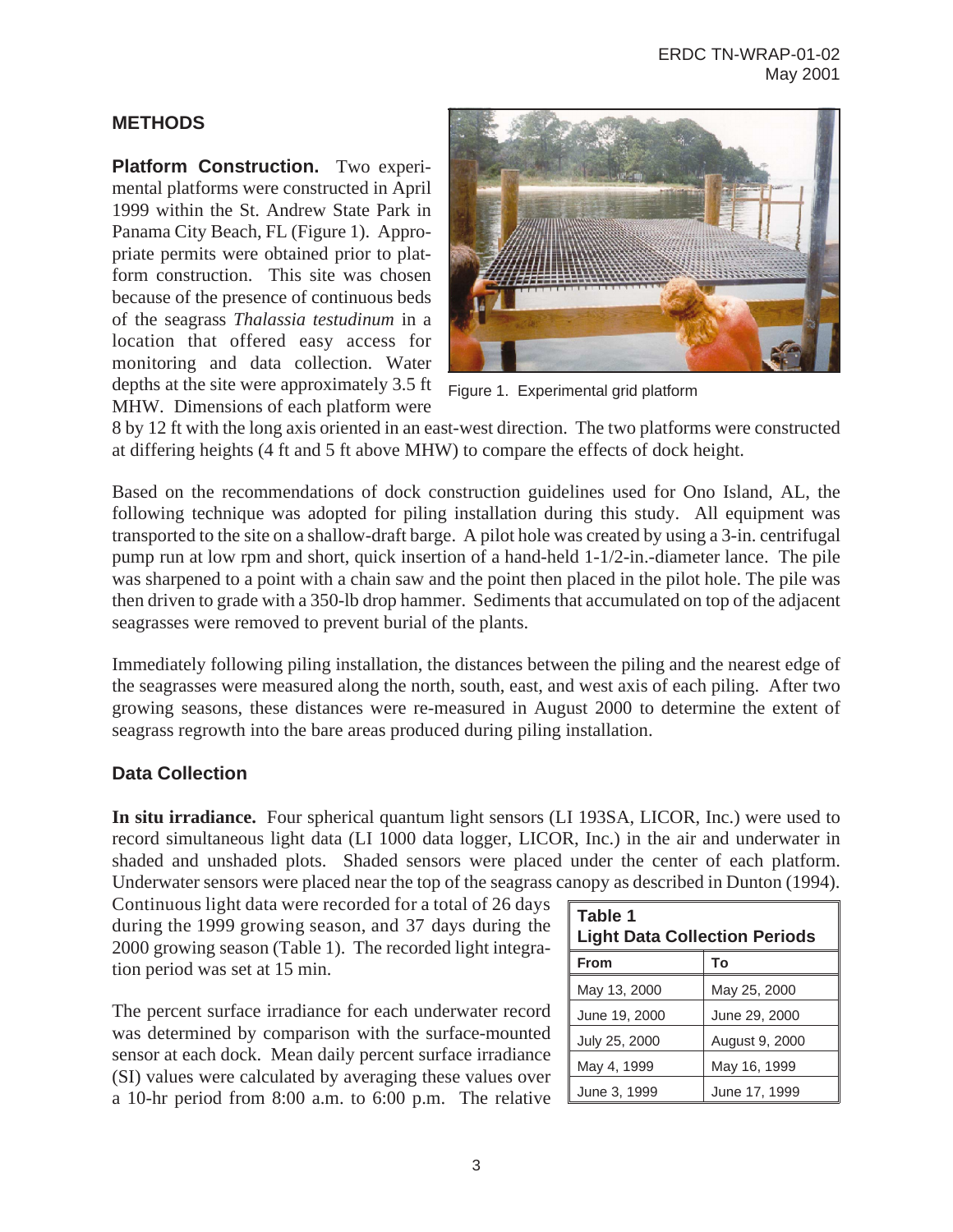amount of light reduction due to shading by the platform was also calculated for each using the difference between shaded and control stations.

**Seagrass characteristics.** Good water clarity at the site permitted estimates of seagrass percent cover and density using nondestructive visual sampling techniques. An initial site survey was performed to determine baseline conditions prior to platform construction; seagrass percent cover and shoot density were measured again in May and August 2000. Due to the large storage capacity of below-ground rhizomes of *Thalassia testudinum*, declines in shoot density may not become apparent until several months after the initiation of shading (Czerny and Dunton 1995). Therefore, estimates of shoot density and percent cover presented in this report were made at the beginning and end of the second growing season following platform construction. Mean seagrass percent cover was estimated using a series of twelve 2.7-ft<sup>2</sup> (0.25-m<sup>2</sup>) plots. Mean shoot density was estimated from a series of ten  $0.4-ft^2$  (400-cm<sup>2</sup>) plots beneath each platform. Mean shoot density and percent cover measured directly beneath each platform were compared with those of an unshaded control site at the same depth centered between the two platforms at a distance of approximately 50 ft.

### **Statistical Analysis**

Changes in seagrass density and percent cover were analyzed with a two-factor analysis of variance (ANOVA) using season (spring and fall) and shade (5-ft platform, 4-ft platform, and control) as factors. If a significant interaction effect between season and shade was observed, a separate one-way ANOVA on shade was run for each season. This was necessary since it is not valid to interpret main effects in the presence of a significant interaction (Zar 1996). If a significant effect due to shade was observed, Tukey's multiple comparison was used to compare the various levels of shade. Data were tested for normality and homogeneity of variances prior to analysis.

**RESULTS:** Numerous studies have shown that seagrass biomass and density are decreased at lower light levels (Bulthuis 1983; Neveraskas 1988; Czerny and Dunton 1995). In this study, observed declines in seagrass density and percent cover were related to light reductions produced by dock structures.

Mean shoot density at unshaded sites was higher in August than in April (Figure 2); values ranged from approximately 454 shoots/m<sup>-2</sup> to 789 shoots/m<sup>-2</sup>. Mean shoot densities beneath the experimental platforms ranged from 377 shoots/m<sup>-2</sup> to 454 shoots/m<sup>-2</sup>. A significant effect due to shade was observed for both May ( $p = 0.001$ ) and August ( $p < 0.001$ ) sampling dates. In May 2000, seagrass densities beneath the 5-ft and 4-ft MHW platforms were 65 percent and 68 percent of the unshaded control, respectively. In August 2000, seagrass densities beneath the 5-ft and 4-ft MHW platforms were 52 percent and 58 percent of the unshaded control. Results of the Tukey's multiple comparison indicated that there was no significant difference in seagrass density beneath the 5-ft and 4-ft platforms, but that both were significantly lower than the unshaded control (Figure 2).

There were significant differences in seagrass percent cover due to both season ( $p = 0.009$ ) and shade ( $p < 0.001$ ). Seagrass percent cover at shaded sites was higher in May 2000 than in August 2000 (Figure 3). No interaction between season and shade was observed ( $p = 0.214$ ). Tukey's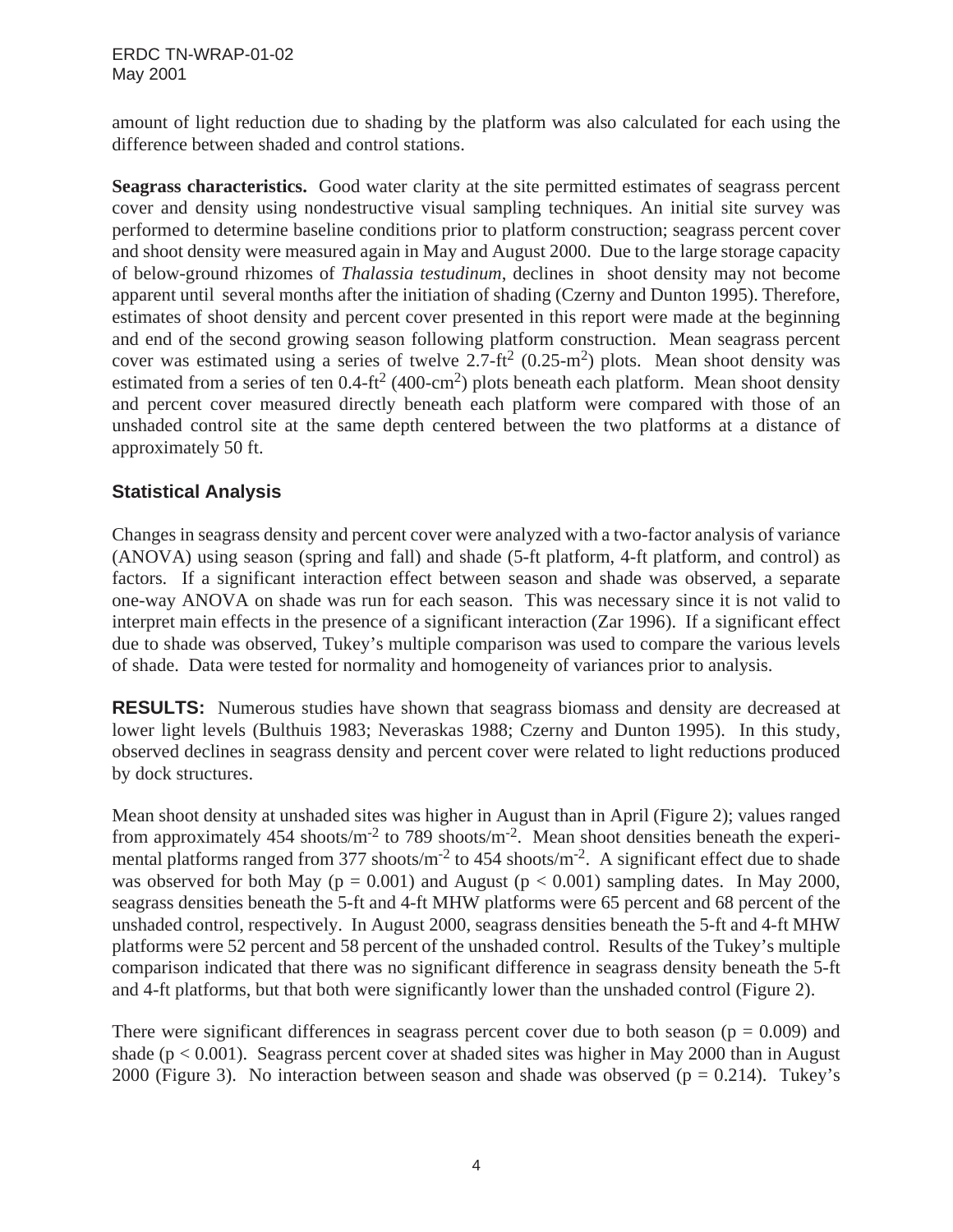

Figure 2. Comparison of shoot density between treatments at the beginning and end of the second growing season



Figure 3. Comparison of percent cover between treatments at the beginning and end of the second growing season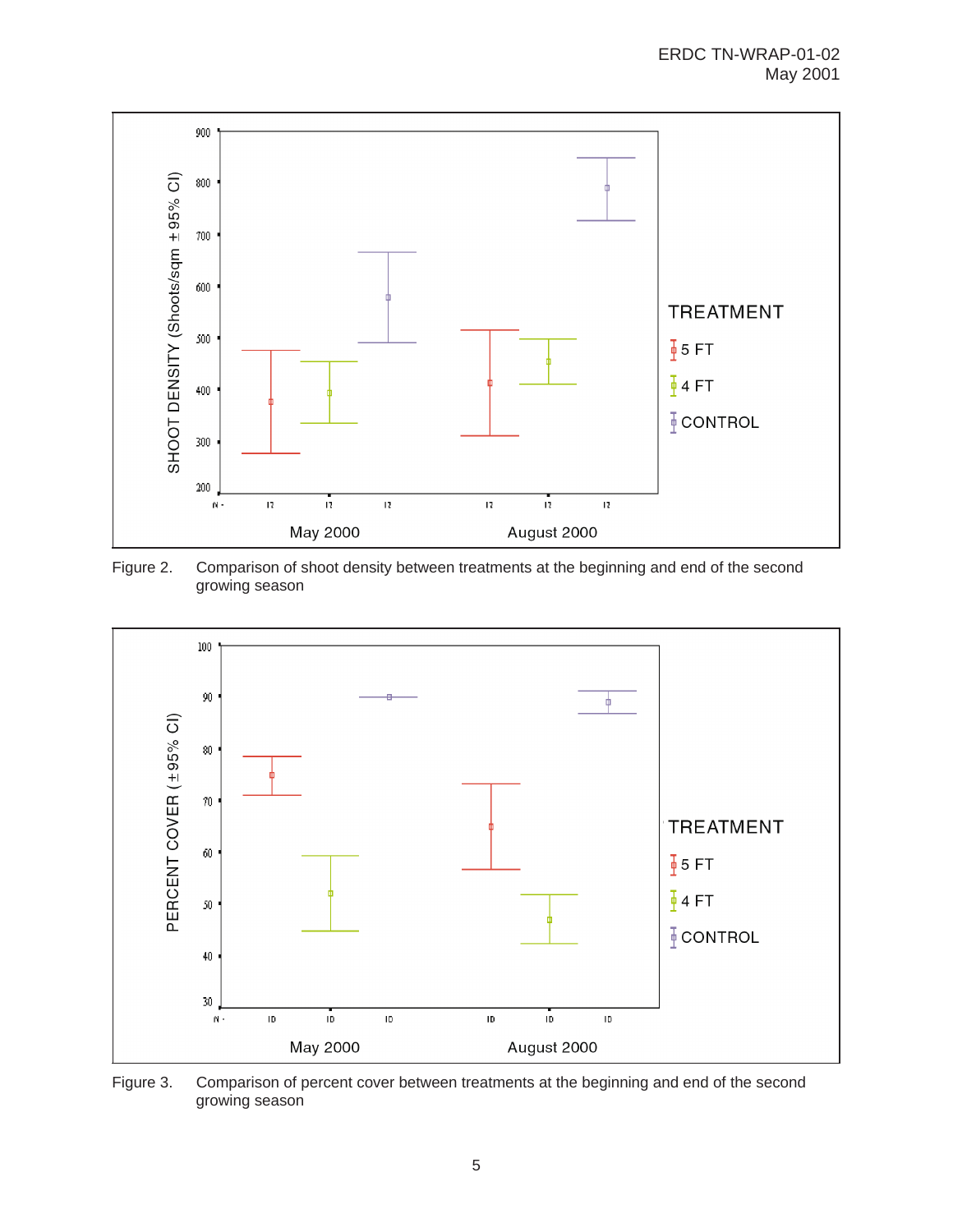multiple comparison indicated that seagrass percent cover in each of the three treatments (5-ft platform, 4-ft platform, and control) was significantly different from the others.

Previous studies have suggested that irradiance levels of 13-14 percent SI represent a critical threshold for seagrass survival. When light levels are at or below this level, complete elimination of seagrass cover results (Molnar, Markley, and Mayo 1989; Czerny and Dunton 1995; Lee and Dunton 1997; Shafer 1999). If light levels beneath the docks exceed this level, seagrasses are able to survive at reduced density and biomass (Shafer 1999). For example, shoot density of *Halodule wrightii* beneath docks in Perdido Bay, AL, was reduced by 40-50 percent at light levels of 16-19 percent SI (Shafer 1999).

In this study, light levels under the grid platforms were between 53 percent and 61 percent of the unshaded control (Table 2). These values are consistent with the manufacturer's rating of 50 percent light transmittance for this material. Mean irradiance levels at the unshaded control site ranged from 32.8 percent SI to 42.6 percent SI, with an average of 38.1 percent SI (Table 2). Light levels beneath the experimental grating platforms in St. Andrew Bay, FL ranged from a minimum of 16.6 percent to 27.8 percent (Table 2). Mean irradiance level at the 5-ft platform was 23.3 percent SI; mean irradiance level at the 4-ft platform was 20.8 percent SI. These levels are well above the critical threshold value of 14 percent SI; therefore, seagrasses could be expected to persist indefinitely under these lighting conditions, although biomass and density will be reduced compared to unshaded conditions.

#### **Table 2**

**Monthly Summary of Measured Light Levels Under Shaded Platforms Compared to Unshaded Controls (hours 0800-1800)**

|                  | <b>Mean Percent Surface Irradiance</b> |      |                | <b>Mean Percent of Unshaded Control</b> |      |
|------------------|----------------------------------------|------|----------------|-----------------------------------------|------|
| Date             | 5 <sub>ft</sub>                        | 4 ft | <b>Control</b> | 5 <sub>ft</sub>                         | 4 ft |
| May 1999         | 16.6                                   |      | 33.4           | 49.7                                    |      |
| May 2000         | 27.8                                   | 22.0 | 42.5           | 65.1                                    | 51.9 |
| <b>June 1999</b> | 20.8                                   | 22.3 |                |                                         |      |
| <b>June 2000</b> | 27.3                                   | 20.9 | 39.3           | 66.3                                    | 56.1 |
| <b>July 2000</b> | 25.8                                   | 21.1 | 42.6           | 59.5                                    | 50.3 |
| August 2000      | 21.5                                   | 17.8 | 32.8           | 65.1                                    | 54.8 |
| Average          | 23.3                                   | 20.8 | 38.1           | 61.1                                    | 53.3 |

**Seagrass regrowth around pilings.** Even in the absence of dock platforms, the presence of pilings can induce changes in seagrass communities due to baffling of currents, sediment deposition, scouring, attraction of bioturbators, and leaching from chemically treated wood (Beal, Schmitt, and Williams 1999). Bare areas or clearings around each individual pier piling represent another source of seagrass loss associated with dock construction. The size of these bare areas ranged from 35-78 in. in diameter for some docks in St. Andrew Bay, FL, even though the age of these docks varied widely. Due to the close spacing of the individual pilings, these bare areas were often observed to overlap and coalesce into continuous expanses of bare sediments in the area beneath the docks. The subsequent accumulation of oyster and other shell debris around the base of the piling may limit the ability of the seagrasses to recolonize this area.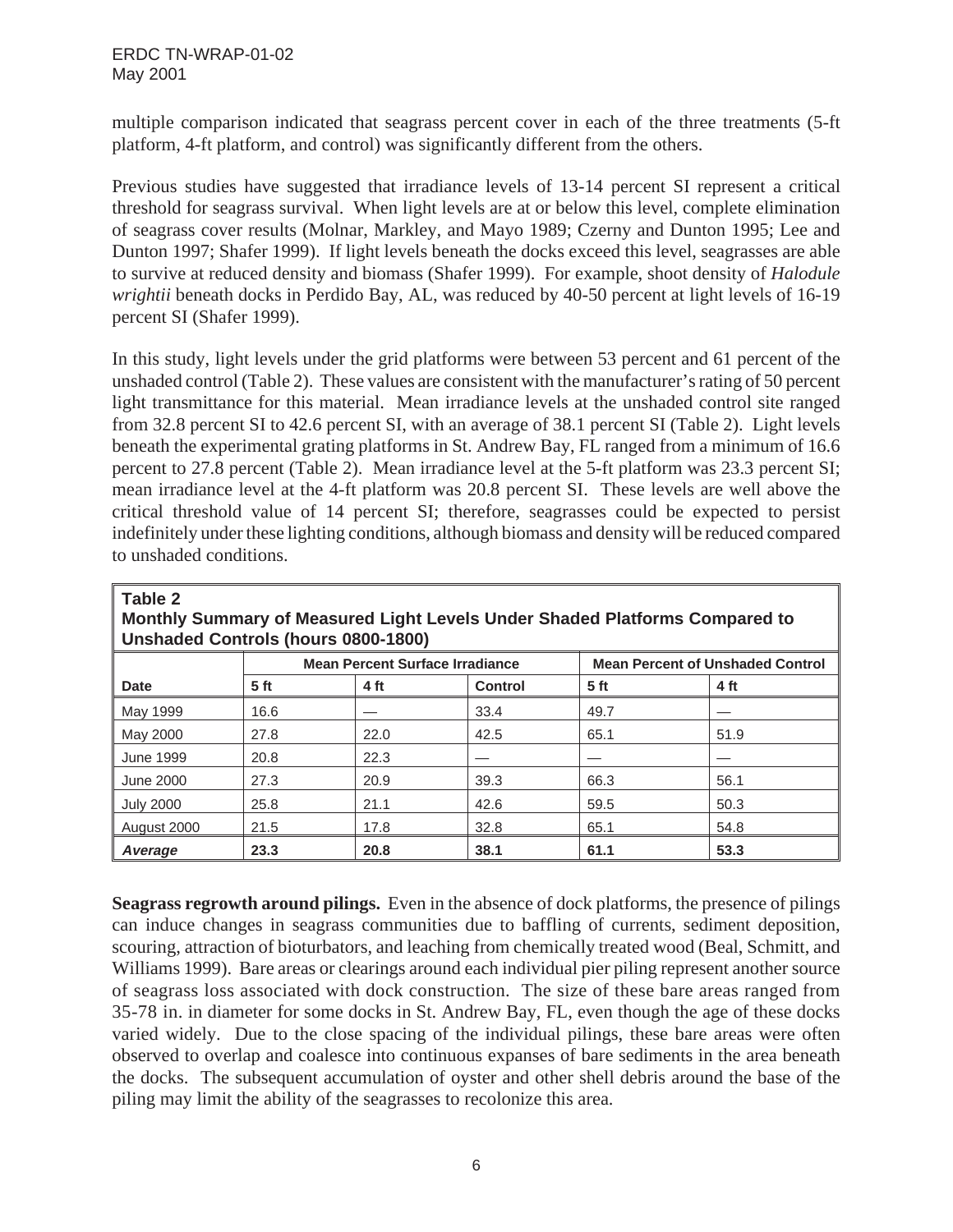The method of piling installation used in this study reduces the physical removal and disturbance of the seagrasses. Measurements of the size of the bare areas surrounding each piling indicate that nearly complete regrowth of the seagrasses into the bare areas occurred within two growing seasons (Figures 4 and 5). One marine construction worker also noted that using the low pressure pump made the pilings steady faster, since less sand was disturbed. With the high-pressure pump, it was necessary to hold the piling in place longer and repack sand around the piling to steady it.<sup>1</sup>



Figure 4. Changes in size of clearing around each leg of 4-ft platform (units: inches)

<sup>1</sup> Personal Communication, 1999, R. J. Gorman, Inc., Panama City, FL.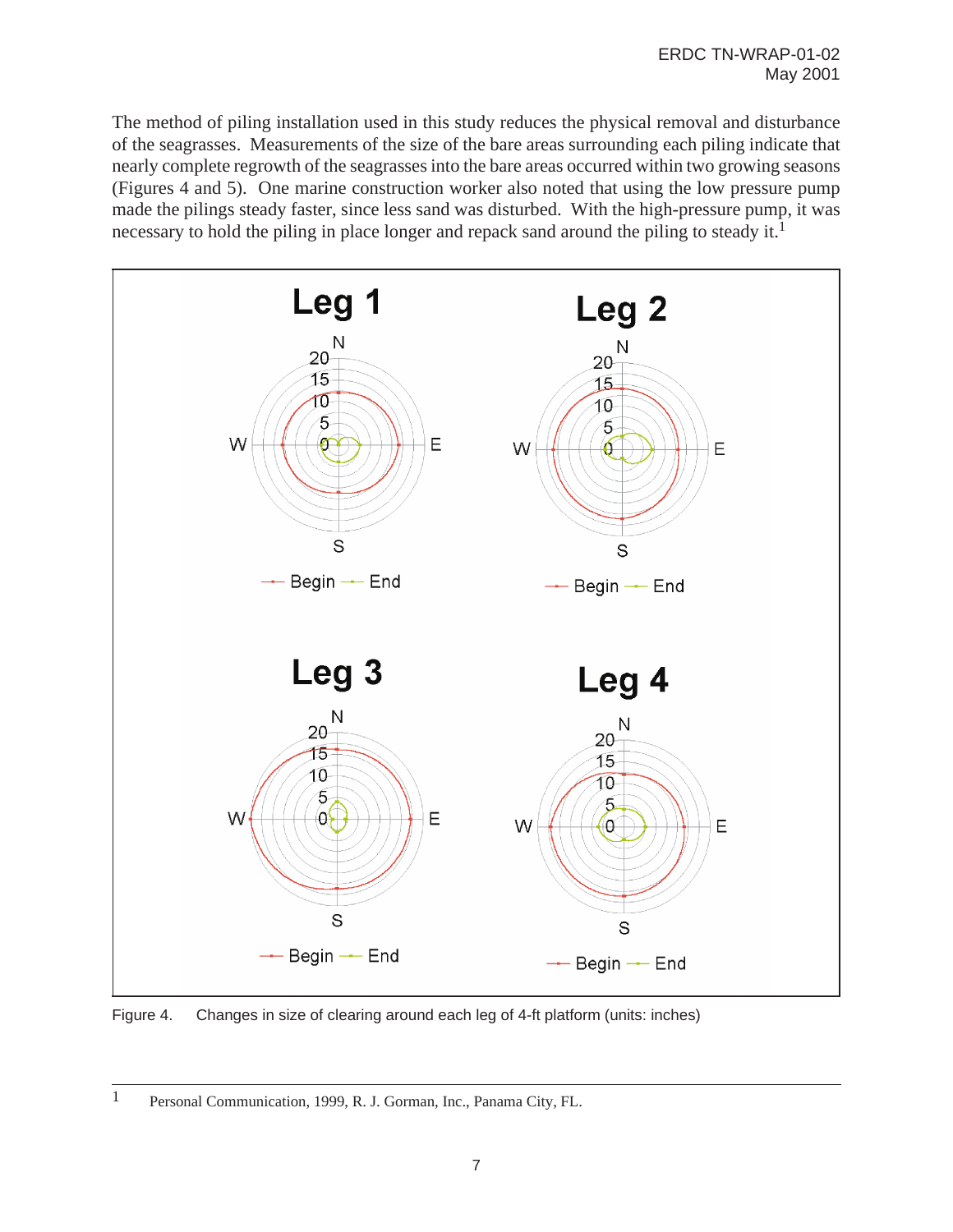

Figure 5. Changes in size of clearing around each leg of 5-ft platform (units: inches)

Site inspections of other docks constructed using this method of piling installation confirm that a low-pressure pump results in little to no sand deposition around the pilings and the remaining seagrasses around the pilings looked healthy and had good growth around the piling.<sup>1</sup> These results indicate that if used with care, this method of piling installation will reduce the area of seagrasses impacted compared to the alternative method of using a high-pressure jet pump.

**Ecological implications.** Loss of seagrass cover through shading, piling installation, or other means converts formerly vegetated areas of bay bottom into unvegetated areas. Total abundance and

<sup>1</sup> Personal observation, 1999, J. Robinson, Fishery Biologist, National Marine Fisheries Service, Panama, FL.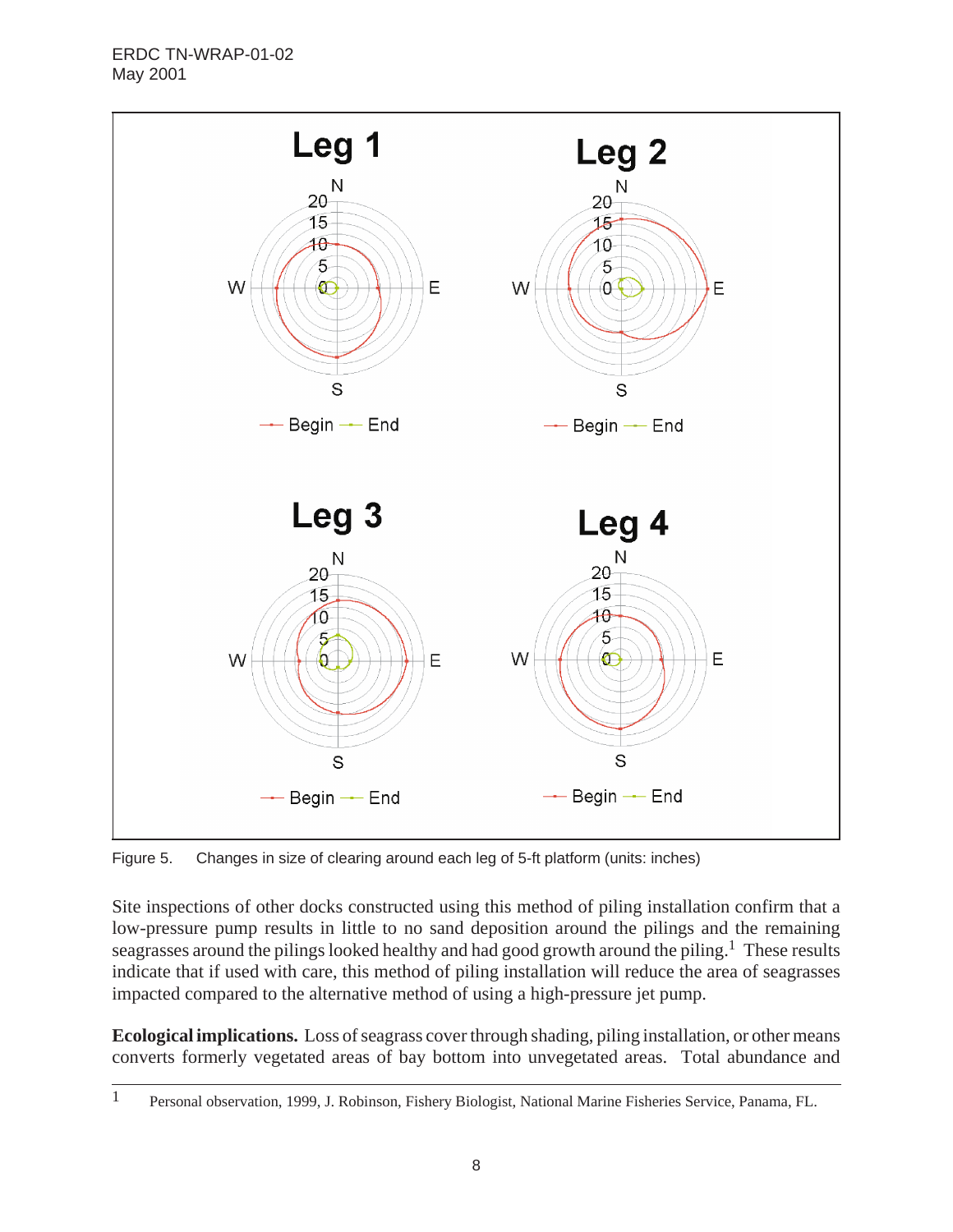species richness of fishes is typically lower in unvegetated areas adjacent to seagrass (Bell and Pollard 1989; Connolly 1994). At the levels of shading produced by the fiberglass grating, seagrasses are not eliminated, but density and percent cover are reduced compared to adjacent unshaded areas.

The ecological significance of a reduction in total density or percent cover is difficult to assess. Numerous studies have observed that total abundance of organisms is greater in areas with greater structural complexity (higher density) (Adams 1976; Heck and Wetstone 1977; Orth and Heck 1980; Gore et al. 1981; Leber 1985; Bell and Westoby 1986a; Williams, Coen, and Stoelting 1990). This difference has been attributed to reduced predation and/or habitat selection. However, there is compelling evidence to suggest that over larger spatial scales, there is very little, if any, correlation between seagrass density and total abundance and species richness (Bell and Westoby 1986b; Worthington et al. 1992). Individual species may respond positively, negatively, or not at all, to reduced seagrass density (Bell and Westoby 1986a; Horinouchi and Sano 1999). Bell and Westoby (1986b) suggest that total abundance and species richness in seagrass beds are ultimately controlled by larval supply, and that larvae do not discriminate among beds based on density when they settle. Although individuals do not leave a bed soon after settlement, they may redistribute themselves within a bed to those areas with a micro-climate more favorable to survival (Bell and Westoby 1986b).

**Economic considerations.** The fiberglass grating possesses the strength and safety characteristics necessary for dock construction and is available from several different manufacturers in a variety of opening sizes and thicknesses. A cost comparison indicates that use of grating material may increase construction costs. In the St. Andrew Bay area, construction of a 4-ft by 8-ft section of wooden deck, including materials and labor, is estimated to cost around \$400; a fiberglass grid section of the same size is estimated to cost around  $$800<sup>1</sup>$  Other studies report that costs may be comparable, since labor costs are greatly reduced for fiberglass grating dock construction (Beal, Schmit, and Williams 1999). Considerable savings could be achieved if only those sections of the dock or terminal platform directly over the seagrasses are built using the grating materials. Even if the initial cost for grating is higher, it may be more cost-effective in the long term because it requires no maintenance and the open grid is more likely to remain intact during the storm surge associated with hurricanes.

**Summary and conclusions.** Within the last few years, there has been a growing interest in the development of dock construction guidelines that will minimize the loss of seagrasses. In addition to the loss of seagrasses caused by shading, loss of seagrass cover occurs due to propellor scarring (Burdick and Short 1995; Loflin 1995) and piling installation. This study has demonstrated that: 1) the use of fiberglass grating to increase light transmission should reduce the amount of seagrass loss due to shading by docks and terminal platforms, and 2) the method of piling installation used in this study minimizes the physical destruction and removal of seagrasses, and resulted in nearly complete regrowth of the bare area by the end of the second growing season. Although total percent cover and density are reduced somewhat, the ecological consequences of this reduction in the small area beneath the docks are not likely to be significant. More importantly from an ecological

<sup>1</sup> Personal Communication, 1999, R. J. Gorman, Inc., Panama City, FL.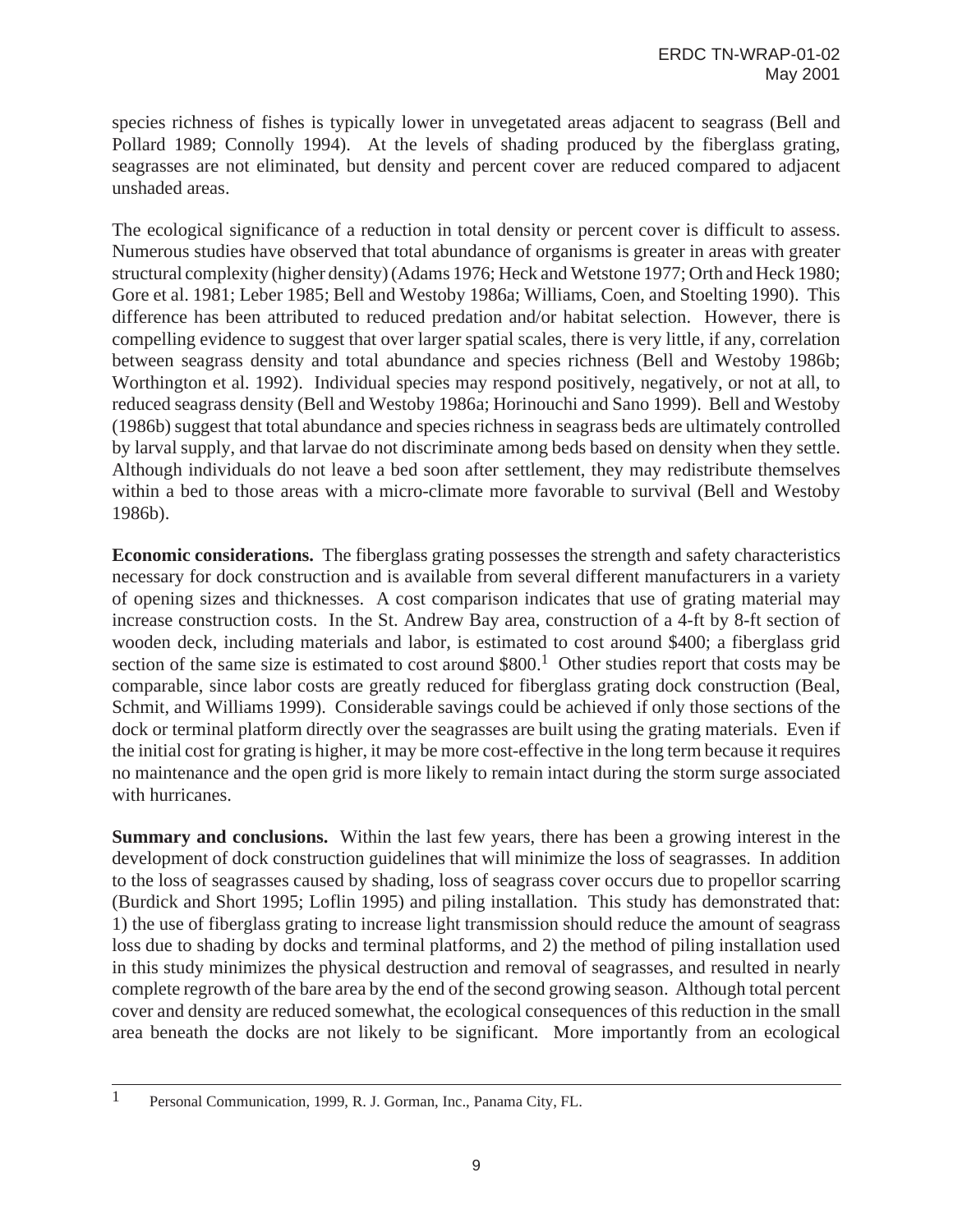perspective, these alternative construction methods reduce patchiness and fragmentation of seagrasses, and contribute to maintaining the integrity of the seagrass beds.

**ACKNOWLEDGMENTS:** Completion of this project was made possible through the cooperative efforts of federal and state agency representatives and members of the private sector. Initial WRAP funding was provided by U.S. Army Corps of Engineers Headquarters, Regulatory Office. The construction of the experimental platforms was co-sponsored by the U.S. Army Engineer District, Jacksonville; U.S. Fish and Wildlife Service; and National Marine Fisheries Service. Three fiberglass grid panels used in construction of the experimental platforms were provided by ACR Process Equipment, Inc., in Lake Mary, FL. A local marine contractor (Bob Gorman, Inc.) donated time and labor for platform construction. Public awareness signs attached to each platform were produced at cost by the Bay County Board of County Commissioners.

**ADDITIONAL INFORMATION:** This information does not constitute an endorsement or advertisement for any particular provider and is provided as an example for use by those interested in obtaining these materials for dock construction. The fiberglass grate panels used in this study are manufactured by SeaSafe (Lafayette, LA; phone: 1-800-326-8842). Similar panels are manufactured by several other companies, including ChemGrate (1-800-527-4043). Panels are available in a variety of sizes and thicknesses. For safety, an anti-slip texture is integrally molded into the top surface. The manufacturer or local distributor should be consulted to ensure that the load-bearing capacity of the selected product is sufficient to support the intended purpose. Contact the manufacturer(s) for product specifications and a list of regional distributors.

**POINTS OF CONTACT:** For additional information, contact Deborah J. Shafer (601-634-3650, *Deborah.J.Shafer@erdc.usace.army.mil*), Engineer Research and Development Center, or the Program Manager of the Wetlands Regulatory Assistance Program, Dr. Russell F. Theriot (601- 634-2733, *Russell.F.Theriot@erdc.usace.army.mil*). This technical note should be cited as follows:

Shafer, D. J., and Robinson, J. (2001). "An evaluation of the use of grid platforms to minimize shading impacts to seagrasses," *WRAP Technical Notes Collection* (ERDC TN-WRAP-01-02), U.S. Army Engineer Research and Development Center, Vicksburg, MS. *www.wes.army.mil/el/wrap*

#### **REFERENCES**

- Abal, E. G., Loneragan, N., Bowen, P., Perry, C., Udy, J., and Dennison, W. C. (1994). "Biological and morphological responses of the seagrass *Zostera capricorni* Aschers. to light intensity," *Journal of Experimental Marine Biology and Ecology* 178,113-129.
- Adams, S. M. (1976). "The ecology of eelgrass *Zostera marina* (L.), fish communities. I. Structural analysis," *Journal of Experimental Marine Biology and Ecology* 22, 269-291.
- Beal, J. L., Schmit, B. S., and Williams, S. L. (1999). "The effects of dock height and alternative construction materials on light irradiance (PAR) and seagrass *Halodule wrightii* and *Syringodium filiforme* cover," Florida Dept. of Environmental Protection, Office of Coastal and Aquatic Managed Areas (CAMA). CAMA Notes.
- Bell, J. D., and Pollard, J. D. (1989). "Ecology of fish assemblages and fisheries associated with seagrasses." *Biology of seagrasses*, edited by A. W. D. Larkum, A. J. McComb, and S. A. Sheperd. Elsevier, Amsterdam, 536-564.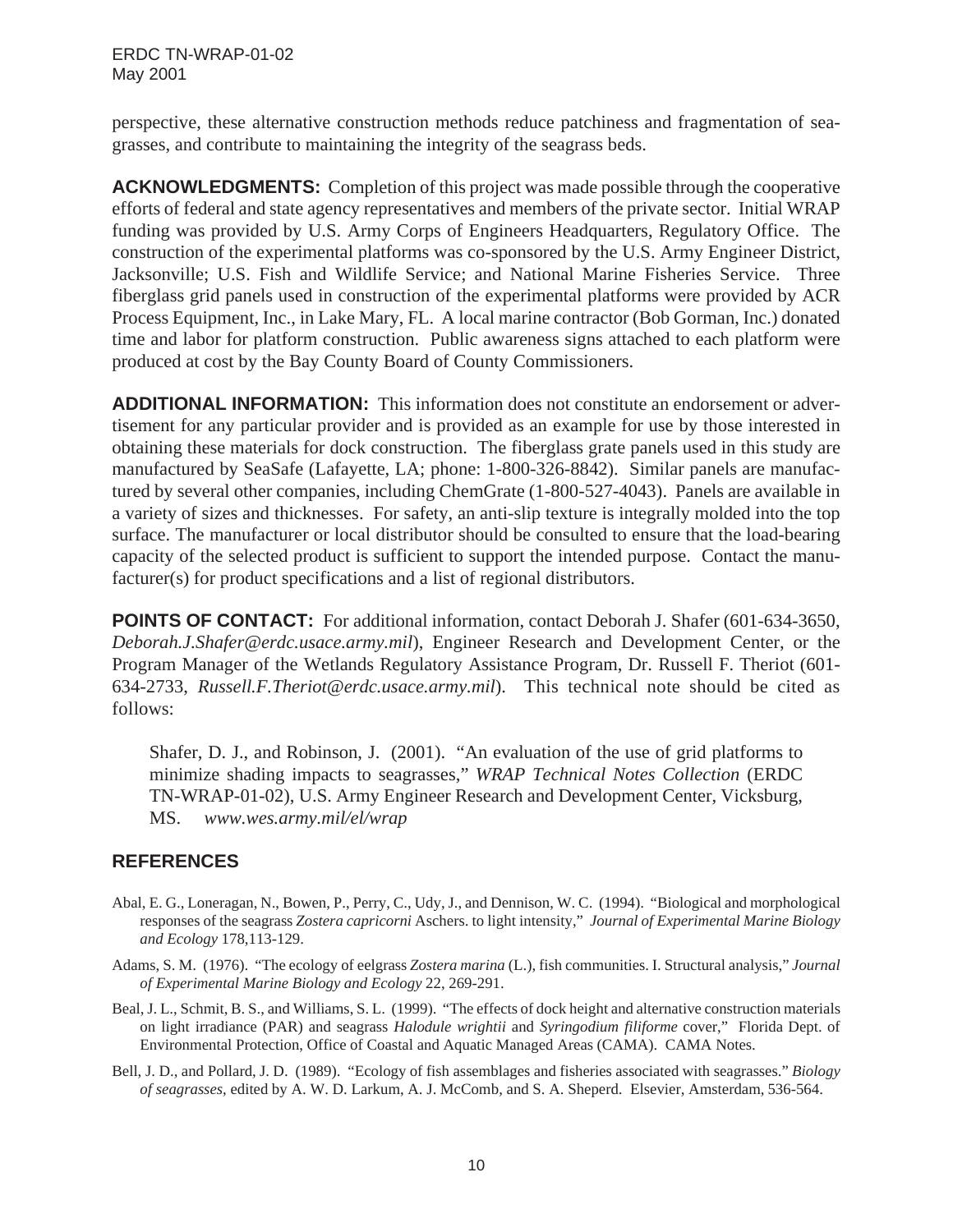- Bell, J. D., and Westoby, M. (1986a). "Importance of local changes in leaf height and density to fish and decapods associated with seagrasses," *Journal of Experimental Marine Biology and Ecology* 104, 249-274.
- Bell, J. D., and Westoby, M. (1986b). "Variation in seagrass height and density over a wide spatial scale: Effects on fish and decapods," *Journal of Experimental Marine Biology and Ecology* 104, 249-274.
- Bulthuis, D. A. (1983). "Effects of *in situ* light reduction on density and growth of the seagrass *Heterozostera tasmanica* (Martens ex Aschers.) den Hartog in Western Port, Victoria, Australia," *Journal of Experimental Marine Biology and Ecology* 67, 91-103.
- Burdick, D. M., and Short, F. T. (1999). "The effects of boat docks on eelgrass beds in coastal waters of Massachusetts," *Environmental Management* 23, 231-240.
- Connolly, R. M. (1994). "Removal of seagrass canopy: Effects on small fish and their prey," *Journal of Experimental Marine Biology and Ecology* 184, 99-110.
- Czerny, A. B., and Dunton, K. H. (1995). "The effects of *in situ* light reduction on the growth of two subtropical seagrasses, *Thalassia testudinum* and *Halodule wrightii*," *Estuaries* 18, 418-427.
- Dennison, W. C. (1987). "Effects of light on seagrass photosynthesis, growth, and depth distribution," *Aquatic Botany* 27, 15-26.
- Dunton, K. H. (1994). "Seasonal growth and biomass of the subtropical seagrass *Halodule wrighti* in relation to continuous measurements of underwater irradiance," *Marine Biology* 120, 479-489.
- Fitzpatrick, J. R., and Kirkman, H. (1995). "Effects of prolonged shading stress on growth and survival of the seagrass *Posidonia australis* in Jervis Bay, New South Wales, Australia," *Marine Ecology Progress Series* 127, 279-289.
- Gordon, D. M., Grey, K. A., Chase, S. C., and Simpson, C. J. (1994). "Changes to the structure and productivity of a *Posidonia sinuosa* meadow during and after imposed shading," *Aquatic Botany* 47, 265-275.
- Gore, R. H., Gallaher, E. E., Scotto, L. E., and Wilson, K. A. (1981). "Studies on decapod crustacea from the Indian River region of Florida. XI. Community composition, structure, biomass, and species-areal relationships of seagrass and drift algae-associated macrocrustaceans," *Estuarine, Coastal, and Shelf Science* 12, 485-508.
- Heck, K. L., Jr., and Wetstone, G. S. (1977). "Habitat complexity and invertebrate species richness and abundance in tropical seagrass meadows," *Journal of Biogeography* 4, 135-142.
- Horinouchi, M., and Sano, M. (1999). "Effects of changes in seagrass shoot density and leaf height on abundances and distribution patterns of juveniles of three gobiid fishes in a *Zostera marina* bed," *Marine Ecology Progress Series* 183, 87-94.
- Kenworthy, W. J., and Fonseca, M. S. (1996). "Light requirements of seagrasses *Halodule wrightii* and *Syringodium filiforme* derived from the relationship between diffuse light attenuation and maximum depth penetration," *Estuaries* 19(3), 740-750.
- Leber, K. M. (1985). "The influence of predatory decapods, refuge, and microhabitat selection on seagrass communities," *Ecology* 66, 1951-1964.
- Lee, K., and Dunton, K. H. (1997). "Effects of *in situ* light reduction on the maintenance, growth and partioning of carbon resources in *Thalassia testudinum* Banks ex König," *Journal of Experimental Marine Biology and Ecology* 210, 53-73.
- Loflin, R. K. (1995). "The effects of docks on seagrass beds in the Charlotte Harbor Estuary," *Florida Scientist* 58, 198-205.
- Molnar, G., Markley, S., and Mayo, K. (1989). "Avoiding and minimizing damage to Biscayne Bay seagrass communities from the construction of single family residential docks," DERM Technical Report 89-7, Metro Dade Dept. of Environmental Resources Management, Miami, FL.
- Neverauskas, V. P. (1988). "Response of a *Posidonia* community to prolonged reduction in light," *Aquatic Botany* 31, 361-366.
- Orth, R. J., and Heck, K. L., Jr. (1980). "Structural components of eelgrass *(Zostera marina*) meadows in the lower Chesapeake Bay-fishes," *Estuaries* 3, 278-288.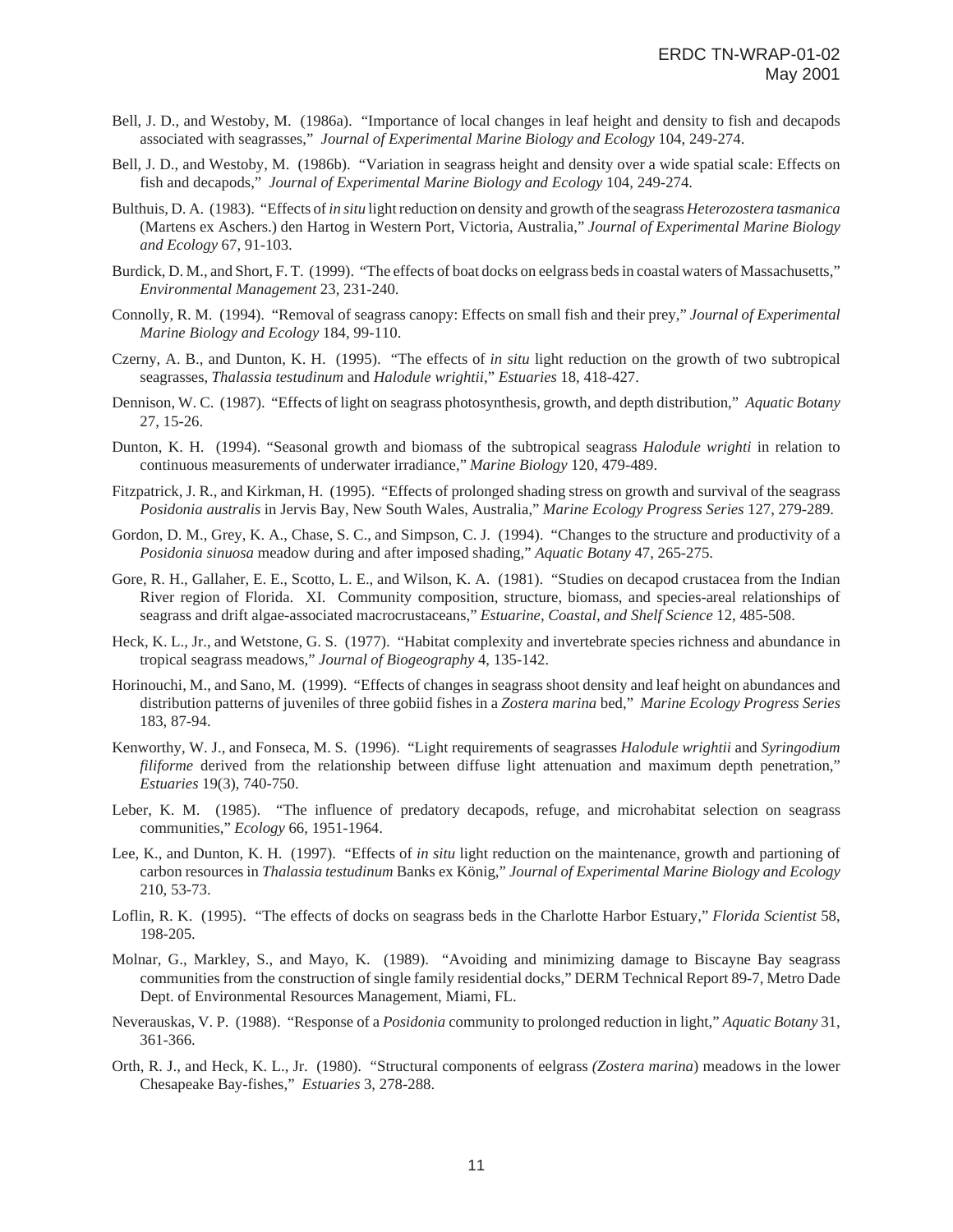- Shafer, D. J. (1999). "The effects of dock shading on the seagrass *Halodule wrightii* in Perdido Bay, Alabama," *Estuaries* 22(4), 936-943.
- Smith, K., and Mezich, R. (1999). "Comprehensive assessment of the effects of single family docks on seagrass in Palm Beach County, Florida," Draft Report for the Florida Fish and Wildlife Conservation Commission, Tallahassee, FL.
- Williams, A. H., Coen, L. D., and Stoelting, M. S. (1990). Seasonal abundance, distribution, and habitat selection of juvenile *Callinectes sapidus* (Rathbun) in the northern Gulf of Mexico," *Journal of Experimental Marine Biology and Ecology* 137, 165-183.
- Worthington, D. G., Ferrell, D. J., McNeill, S. E., and Bell, J. D. (1992). "Effects of the shoot density of seagrass on fish and decapods: Are correlations evident over larger spatial scales?" *Marine Biology* 112, 139-146.
- Zar, J. H. (1996). *Biostatistical Analysis.* 3rd ed. Prentice Hall Inc., Upper Saddle River, NJ.

**NOTE:** The contents of this technical note are not to be used for advertising, publication, or promotional purposes. Citation of trade names does not constitute an official endorsement or approval of the use of such products.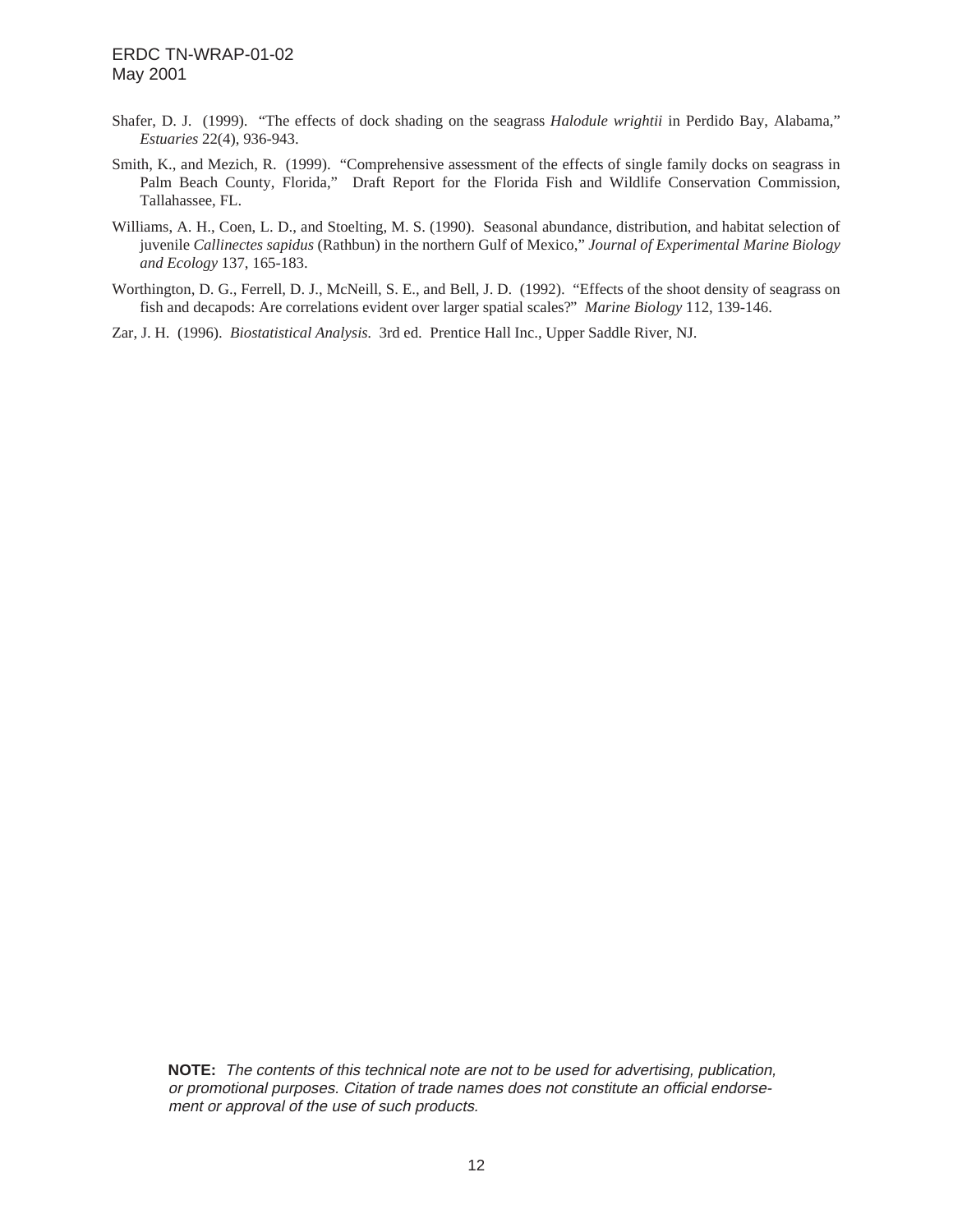# **APPENDIX A SUMMARY OF RECOMMENDATIONS FOR DOCK DESIGN AND CONSTRUCTION TO MINIMIZE SEAGRASS SHADING IMPACTS**

**GENERAL RECOMMENDATIONS FOR DOCK DESIGN: Dock height, orientation**, and **width** have been identified as the most important factors affecting the survival of seagrass under docks (Burdick and Short 1999).<sup>1</sup> Although minor factors such as plank spacing may also affect light levels beneath the docks, a recent study suggests that plank spacing is of minimal importance.<sup>2</sup> Species-specific differences in light requirements as well as environmental factors such as water clarity, water depth, and tidal range will also affect the ability of the plants to survive under docks. These factors should be considered in the development of guidelines to minimize dock shading impacts to seagrasses. Of these, dock height is the most critical. For fixed structures, height requirements are likely to vary from region to region depending on tidal range. Floating docks generally result in complete elimination of seagrass cover (Burdick and Short 1999), and should be avoided if possible. A north-south orientation provides a more favorable light environment for seagrass growth than an east-west orientation. Most docks are constructed perpendicular to shore, however, and property owners may have little choice concerning the orientation of the dock. Since the detrimental effects of poor orientation (east-west) may be at least partially offset by increased height (Burdick and Short 1999), higher minimum height requirements for docks oriented in an east-west direction could enhance seagrass survival. A narrow dock allows more light to be transmitted beneath the structure, particularly in the early morning and late afternoon hours. The construction of shared dock facilities would also reduce potential cumulative impacts from multiple dock structures. This concept could be promoted through the use of some type of incentives to property owners.

Using a combination of modeling and empirical data collected from several sites along the Massachusetts coast, the following recommendations for dock design were developed by Burdick and Short (1999). Docks less than 2 m wide, oriented within 10 deg of north-south, and at least 3 m above the bottom will have the least impacts to seagrasses. An additional 0.4 m in height should be added for each additional meter increment in width. If the alignment is more than 10 deg from north-south, the dock should be 0.2 m higher for each additional 10-deg increment.

**REGULATORY GUIDELINES FOR DOCK CONSTRUCTION:** The following guidelines are presented as an example of dock construction guidelines currently in use in the northern Florida panhandle. These were developed for single-family residential docks by an interagency team composed of representatives from the U.S. Army Engineer District, Jacksonville; the National Marine Fisheries Service (Panama City, FL); the U.S. Fish and Wildlife Service (Panama City, FL); and the Florida Department of Environmental Protection, as well as members of the private sector marine construction industry. Technical assistance was provided by the U.S. Army Engineer Research and Development Center under WRAP Request Number 98-13. These guidelines were based on a literature review and limited field surveys in St. Andrew Bay and St. Joseph Bay, FL.

<sup>1</sup> References cited herein are located at the end of the main text.

<sup>2</sup> Unpublished data. (1998). Deborah Shafer, Research Marine Biologist, U.S. Army Engineer Research and Development Center, Vicksburg, MS.